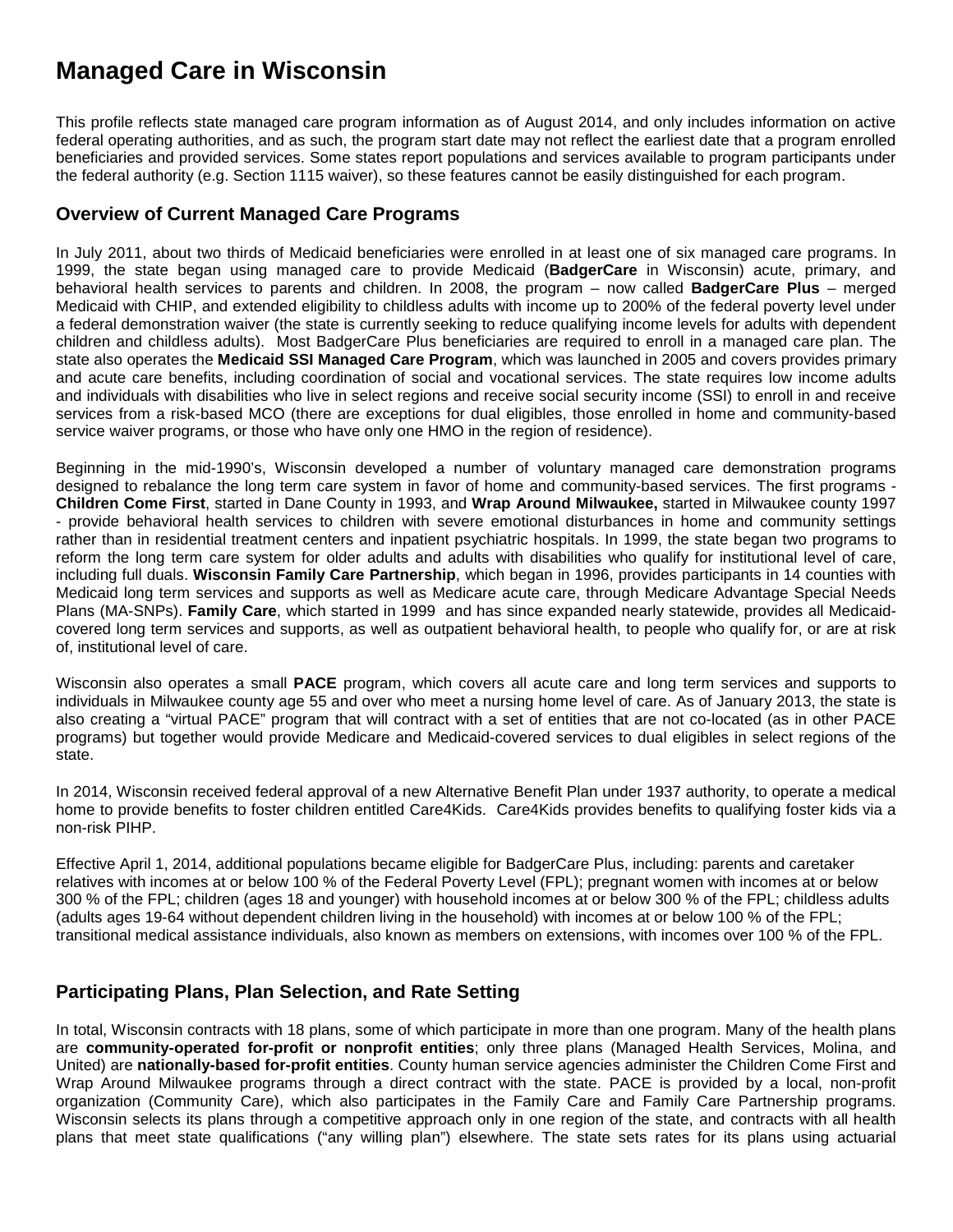processes that account for the relative risk of enrollees and, in the Family Care and Partnership programs, uses functional screen data to adjust for expected long term care utilization.

### **Quality and Performance Incentives**

Wisconsin requires all MCO programs to submit HEDIS data and to conduct an annual consumer satisfaction survey. For its long term care programs (Family Care and Family Care Partnership), the survey also includes a set of twelve personal experience outcome measures (called PEONIES) that are designed to measure quality of life and whether the program is providing beneficiaries with the services and supports needed to help reach their goals. The state also requires that MA-SNPs participating in Partnership or PACE submit any quality report submitted to CMS to the state as well. The Badger Care Plus and Medicaid SSI Managed Care programs offer plans incentive payments, which cannot exceed total capitation revenue by more than 5%. The state withholds 1.5% from each participating MCO, which can be earned back, based on annual performance related to clinical outcomes, case management, access and availability of services, and member satisfaction. MCOs can also earn a bonus amount on top of the withhold for high ratings on select measures. Plans that are accredited by a nationally recognized body can qualify for an additional Accreditation Incentive payment. The state has neither bonuses nor penalties tied to performance of Partnership, Family Care, or PACE programs, but it reserves the right to investigate problems, impose correct actions, revise inadequate care plans, or take action to correct systematic quality problems.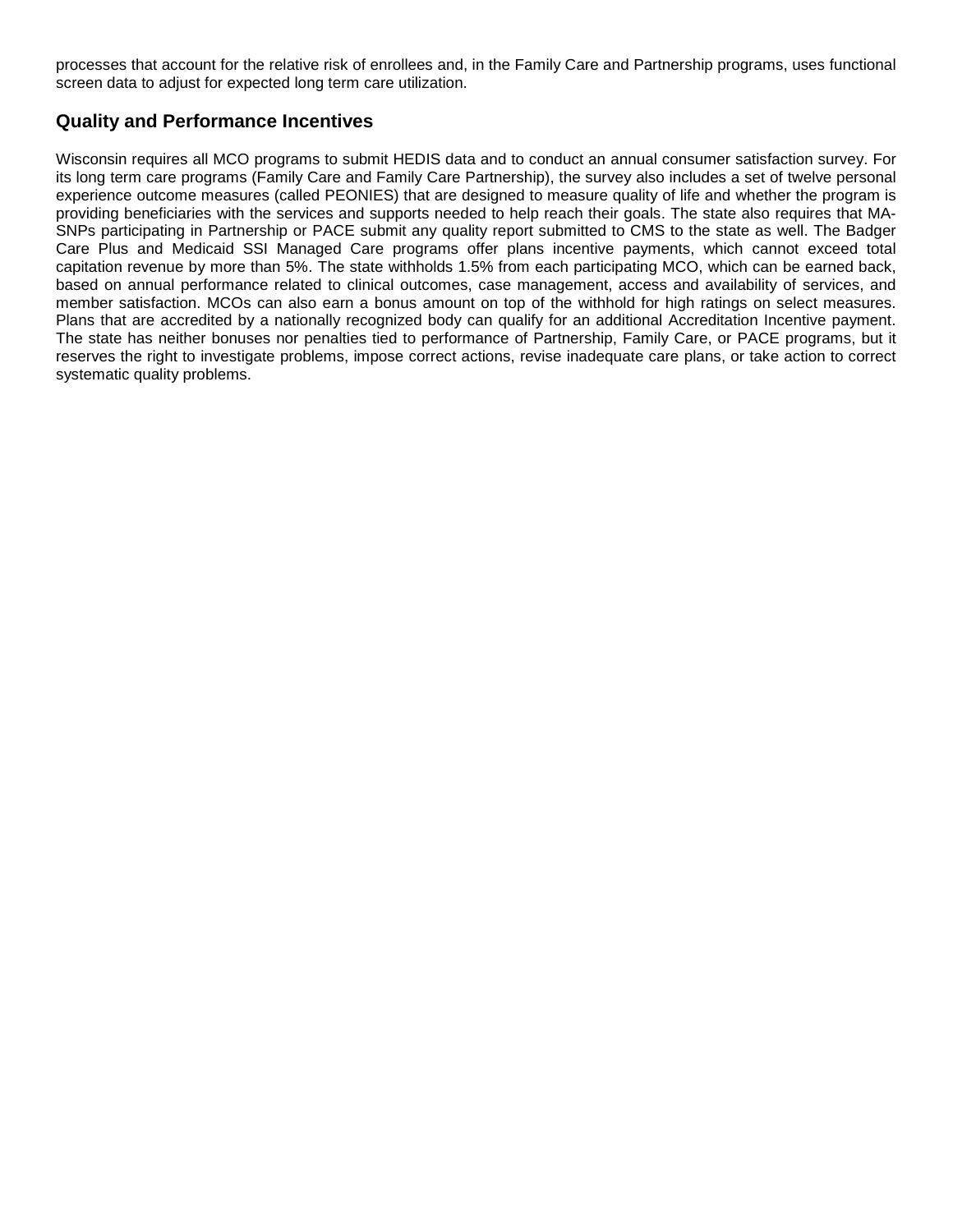# **Table: Managed Care Program Features, as of August 2014**

| <b>Program Name</b>                                                                                                                                                                                               | <b>Children Come</b><br>First (CCF) | Wraparound<br><b>Milwaukee</b> | <b>WI Family Care</b><br>Partnership<br>Program | <b>Family Care</b>            | Program for All-<br><b>Inclusive Care</b><br>for the Elderly<br>(PACE) | <b>Medicaid SSI</b><br><b>Managed Care</b><br>Program | <b>BadgerCare Plus</b><br><b>Managed Care</b> | Care4Kids                                                                      |  |  |  |
|-------------------------------------------------------------------------------------------------------------------------------------------------------------------------------------------------------------------|-------------------------------------|--------------------------------|-------------------------------------------------|-------------------------------|------------------------------------------------------------------------|-------------------------------------------------------|-----------------------------------------------|--------------------------------------------------------------------------------|--|--|--|
| Program Type                                                                                                                                                                                                      | MH/SUD PIHP                         | MH/SUD PIHP                    | <b>MCO</b>                                      | PIHP                          | <b>PACE</b>                                                            | <b>MCO</b>                                            | <b>MCO</b>                                    | <b>PIHP</b>                                                                    |  |  |  |
| <b>Program Start</b><br><b>Date</b>                                                                                                                                                                               | April 1993                          | March 1997                     | January 1999                                    | January 2001                  | November 2003                                                          | April 2005                                            | February 2008                                 | June 2014                                                                      |  |  |  |
| <b>Statutory</b><br><b>Authorities</b>                                                                                                                                                                            | 1915(a)                             | 1915(a)                        | 1932(a)/1915(c)                                 | 1915(b)/1915(c)               | PACE                                                                   | 1932(a)                                               | 1932(a)                                       | 1937                                                                           |  |  |  |
| Geographic<br>Reach of<br>Program                                                                                                                                                                                 | Single county                       | Single county                  | Select counties                                 | Select counties               | Single county                                                          | Select counties                                       | Statewide                                     | Kenosha, Milwaukee,<br>Ozaukee, Racine,<br>Washington and<br>Waukesha counties |  |  |  |
| Populations Enrolled (Exceptions may apply for certain individuals in each group)                                                                                                                                 |                                     |                                |                                                 |                               |                                                                        |                                                       |                                               |                                                                                |  |  |  |
| Aged                                                                                                                                                                                                              |                                     |                                | Χ                                               | X                             | X                                                                      |                                                       |                                               |                                                                                |  |  |  |
| <b>Disabled</b><br>Children & Adults                                                                                                                                                                              | $\overline{X}$                      | $\overline{\mathsf{x}}$        | $\overline{X}$                                  | $\overline{\mathsf{x}}$       | $X$ (age 55+)                                                          | $\overline{X}$                                        |                                               |                                                                                |  |  |  |
| Children                                                                                                                                                                                                          | $\overline{\mathsf{x}}$             | $\overline{\mathsf{x}}$        |                                                 |                               |                                                                        |                                                       | $\overline{X}$                                |                                                                                |  |  |  |
| Low-Income<br><b>Adults</b>                                                                                                                                                                                       |                                     |                                |                                                 |                               |                                                                        |                                                       | $\overline{\mathsf{x}}$                       |                                                                                |  |  |  |
| Medicare-<br>Medicaid<br>Eligibles ("duals")                                                                                                                                                                      |                                     |                                | X (excludes<br>partial duals)                   | X (excludes<br>partial duals) | $X$ (age 55+)                                                          | X (excludes<br>partial duals)                         | X (excludes<br>partial duals)                 |                                                                                |  |  |  |
| <b>Foster Care</b><br>Children                                                                                                                                                                                    | $\mathsf X$                         | X                              |                                                 |                               |                                                                        |                                                       |                                               | X                                                                              |  |  |  |
| American<br>Indians/<br>Alaska Natives                                                                                                                                                                            | $\mathsf X$                         | X                              |                                                 |                               |                                                                        | X                                                     |                                               |                                                                                |  |  |  |
| <b>Mandatory or</b><br><b>Voluntary</b><br>enrollment?                                                                                                                                                            | Voluntary                           | Voluntary                      | Voluntary                                       | Voluntary                     | Voluntary                                                              | Mandatory (with<br>exceptions)                        | Mandatory<br>(except duals)                   | Voluntary                                                                      |  |  |  |
| <b>Medicaid Services Covered in Capitation</b><br>(Specialized services other than those listed here also may be covered. Services not marked with an X are "carved out" or not included in the benefit package.) |                                     |                                |                                                 |                               |                                                                        |                                                       |                                               |                                                                                |  |  |  |
| <b>Inpatient Hospital</b>                                                                                                                                                                                         |                                     |                                | $\times$                                        |                               | $\times$                                                               | $\mathsf{X}$                                          | $\times$                                      | X                                                                              |  |  |  |
| Primary Care<br>and Outpatient<br>services                                                                                                                                                                        | X                                   | X                              | X                                               |                               | X                                                                      | X                                                     | X                                             | X                                                                              |  |  |  |
| Pharmacy                                                                                                                                                                                                          |                                     |                                | X                                               |                               | $\mathsf X$                                                            |                                                       |                                               |                                                                                |  |  |  |
| <b>Institutional LTC</b>                                                                                                                                                                                          |                                     |                                | $\times$                                        | X                             | X                                                                      |                                                       |                                               | X                                                                              |  |  |  |
| Personal<br>care/HCBS                                                                                                                                                                                             |                                     |                                | X                                               | X                             | Χ                                                                      | $\times$                                              | X                                             | X                                                                              |  |  |  |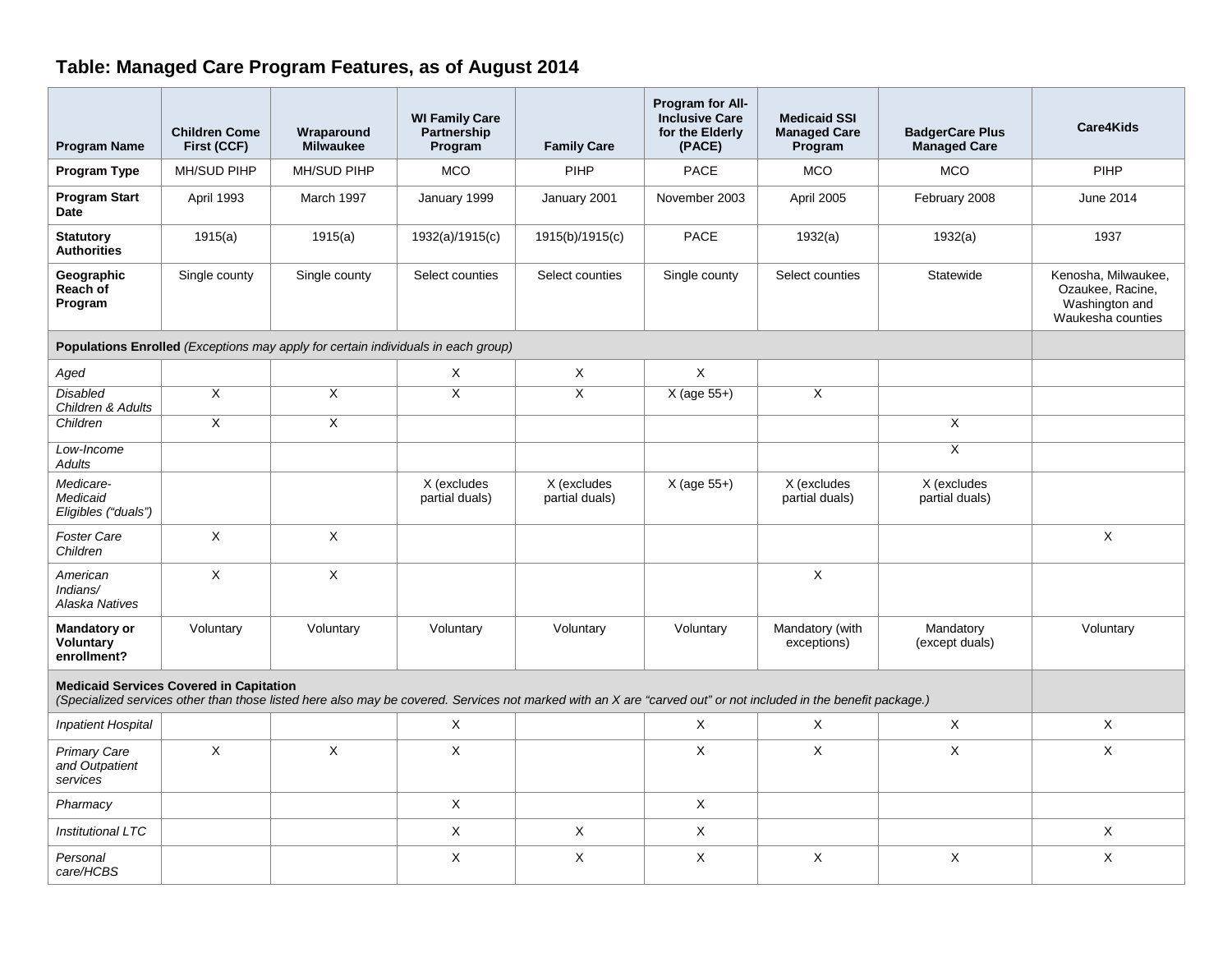| <b>Program Name</b>                                                                                      | <b>Children Come</b><br>First (CCF)                                  | Wraparound<br><b>Milwaukee</b> | <b>WI Family Care</b><br>Partnership<br>Program | <b>Family Care</b> | Program for All-<br><b>Inclusive Care</b><br>for the Elderly<br>(PACE) | <b>Medicaid SSI</b><br><b>Managed Care</b><br>Program | <b>BadgerCare Plus</b><br><b>Managed Care</b> | Care4Kids    |  |
|----------------------------------------------------------------------------------------------------------|----------------------------------------------------------------------|--------------------------------|-------------------------------------------------|--------------------|------------------------------------------------------------------------|-------------------------------------------------------|-----------------------------------------------|--------------|--|
| Inpatient<br>Behavioral<br><b>Health Services</b>                                                        | $\mathsf{X}$                                                         | $\times$                       | $\times$                                        |                    | $\times$                                                               | X                                                     | X                                             | $\mathsf{X}$ |  |
| Outpatient<br>Behavioral<br><b>Health Services</b>                                                       | $\mathsf X$                                                          | $\mathsf X$                    | $\mathsf X$                                     | $\mathsf{X}$       | $\mathsf{X}$                                                           | $\mathsf X$                                           | $\mathsf X$                                   | $\mathsf{X}$ |  |
| Dental                                                                                                   |                                                                      |                                | $\mathsf X$                                     |                    | $\mathsf{X}$                                                           | $\mathsf{X}$                                          | $\mathsf X$                                   | X            |  |
| Transportation                                                                                           |                                                                      |                                | $\mathsf{X}$                                    | $\mathsf{X}$       | $\mathsf{X}$                                                           | $\mathsf{X}$                                          |                                               |              |  |
| Participating<br>Plans or<br>Organizations                                                               | * See notes for plans or organizations participating in each program |                                |                                                 |                    |                                                                        |                                                       |                                               |              |  |
| <b>Uses HEDIS</b><br><b>Measures or</b><br><b>Similar</b>                                                |                                                                      |                                | $\mathsf X$                                     |                    | X                                                                      | X                                                     | X                                             |              |  |
| <b>Uses CAHPS</b><br><b>Measures or</b><br><b>Similar</b>                                                |                                                                      |                                | X                                               |                    | X                                                                      | $\mathsf{X}$                                          | $\mathsf{X}$                                  |              |  |
| <b>State requires</b><br><b>MCOs to submit</b><br><b>HEDIS or</b><br><b>CAHPS data to</b><br><b>NCQA</b> | <b>NA</b>                                                            | <b>NA</b>                      | X                                               | <b>NA</b>          | <b>NA</b>                                                              | $\mathsf{X}$                                          | X                                             |              |  |
| <b>State Requires</b><br><b>MCO</b><br><b>Accreditation</b>                                              | <b>NA</b>                                                            | <b>NA</b>                      | X                                               | <b>NA</b>          | <b>NA</b>                                                              | X                                                     | X                                             |              |  |
| <b>External Quality</b><br><b>Review</b><br>Organization                                                 | MetaStar, Inc.                                                       |                                |                                                 |                    |                                                                        |                                                       |                                               |              |  |
| <b>State Publicly</b><br><b>Releases</b><br><b>Quality Reports:</b>                                      | Yes                                                                  |                                |                                                 |                    |                                                                        |                                                       |                                               |              |  |

Sources: Centers for Medicare and Medicaid Services (CMS), National Summary of State Medicaid Managed Care Programs as of July 1, 2011.

Kaiser Commission on Medicaid and the Uninsured. Profile of Medicaid Managed Care Programs in 2010. September 2011.

National Committee on Quality Assurance. NCQA Medicaid Managed Care Toolkit 2012 Health Plan Accreditation Standards. State Use of Accreditation as of February 2012.

Notes: Managed Care Organization (MCO); Prepaid Inpatient Health Plans (PIHP); Prepaid Ambulatory Health Plan (PAHP); Mental Health/Substance Use Disorder (MH/SUD); Healthcare Effectiveness Data and Information Set (HEDIS); Consumer Assessment of Healthcare Providers and Systems (CAHPS).

Primary Care and Outpatient Services include physician services, hospice, laboratory, imaging, FQHC, and other specialty services delivered in outpatient offices and clinics. Institutional Long Term Care (LTC) includes Skilled Nursing Facilities (SNF) and/or Intermediate Care Facilities for Individuals with Intellectual Disabilities (ICF/IDD).

External Quality Review Organization activities are only required for MCOs, PIHPs, PAHPs, and other applicable entities with comprehensive risk contracts.

\* Participating plans and organizations are as follows:

*-* Care4Kids: Children's Hospital and Health System, Inc.